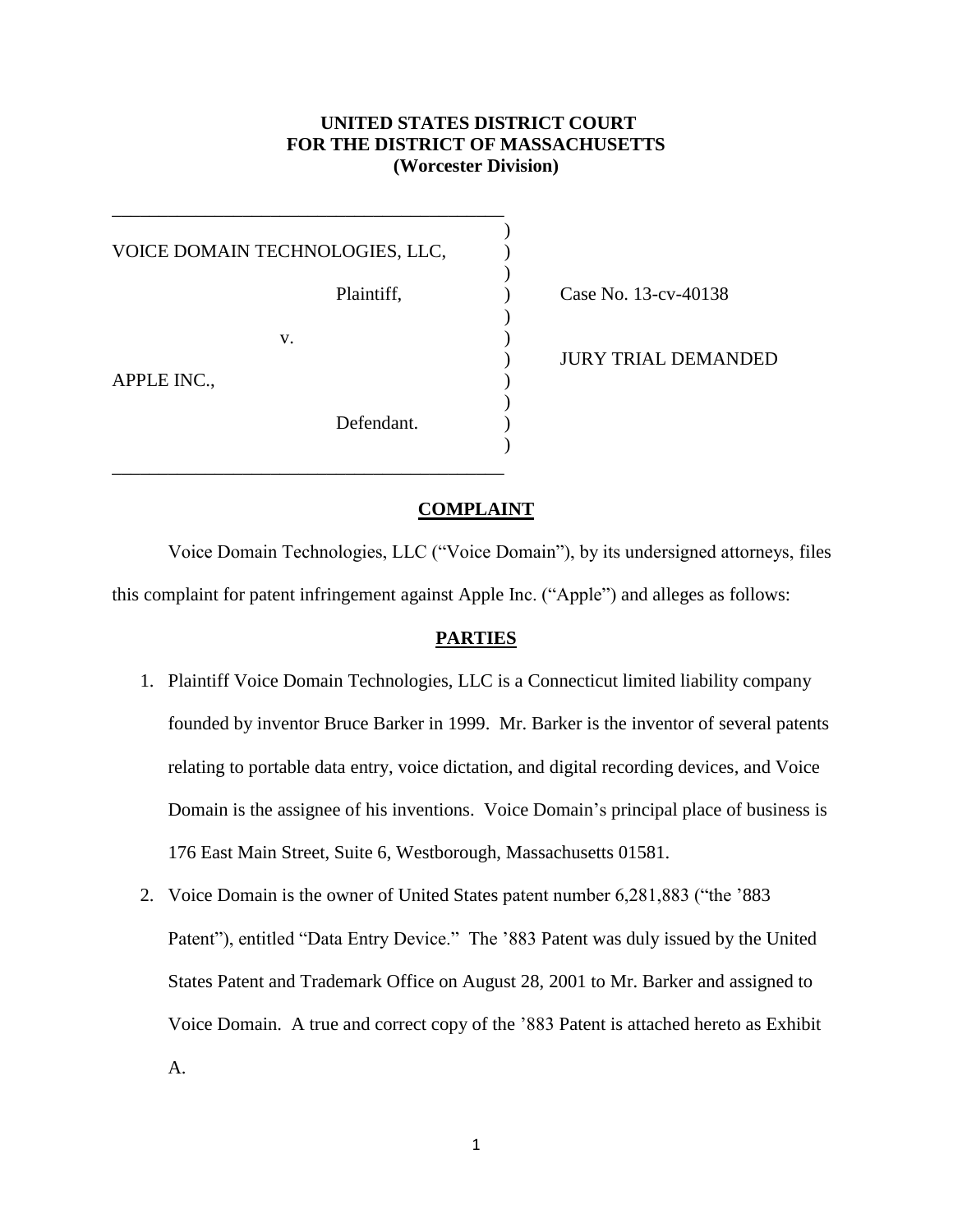- 3. Voice Domain has secured several licenses to various patents in its portfolio, including the '883 Patent. Voice Domain has licensed the '883 Patent to major corporations whose products incorporate Mr. Barker's inventions.
- 4. Upon information and belief, Defendant Apple Inc. is a California corporation having its principal place of business at 1 Infinite Loop, Cupertino, California 95014. Apple is registered to do business in the Commonwealth of Massachusetts. Apple sells products within and derives revenue from the Commonwealth of Massachusetts. For instance, Apple operates Apple Retail Stores in Boston, Braintree, Burlington, Cambridge, Chestnut Hill, Dedham, Hingham, Holyoke, Natick, and Peabody.

#### **JURISDICTION AND VENUE**

- 5. This action arises under the patent laws of the United States, Title 35 of the United States Code.
- 6. This Court has jurisdiction over the subject matter of this action pursuant to 28 U.S.C. §§ 1331 and 1338.
- 7. This Court has personal jurisdiction over Apple in this action because Apple regularly transacts business within this district, derives revenue from this district, and/or has committed acts of patent infringement within this district giving rise to this action. Apple is registered to do business in the Commonwealth of Massachusetts and identifies CT Corporation System, 155 Federal Street, Suite 700, Boston, Massachusetts 02110 as its Registered Agent.
- 8. Venue is proper in this district pursuant to 28 U.S.C. §§ 1391 and 1400(b) because Apple is subject to personal jurisdiction in this district, has regularly conducted business in this

2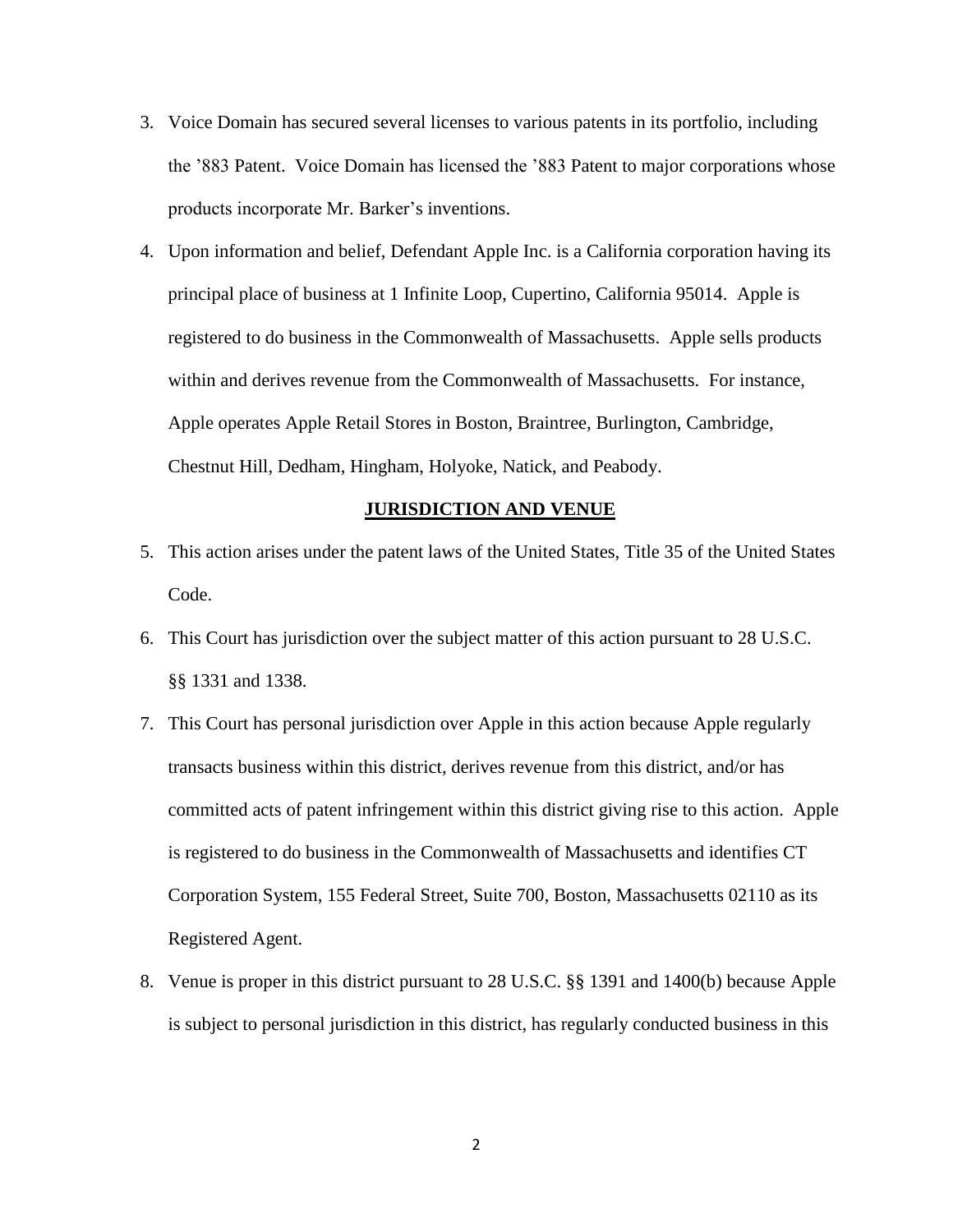district, derives revenue from this district, and has committed acts of patent infringement within this district.

#### **FIRST CLAIM FOR RELIEF**

- 9. The allegations of paragraphs 1 through 9 are incorporated by reference.
- 10. Upon information and belief, Defendant Apple has infringed, and continues to infringe, at least claim 1 of the '883 Patent in violation of 35 U.S.C. §§ 271 by manufacturing, using, selling, offering for sale and/or importing products that embody the patented invention described and claimed in the '883 Patent through the inclusion of the Siri functionality in devices, including, but not limited to iPhone 4S, iPhone 5, iPhone 5C, iPhone 5S, iPad (3<sup>rd</sup> generation), iPad (4<sup>th</sup> generation), iPad Air, iPad Mini (1<sup>st</sup> generation), iPad Mini (2<sup>nd</sup> generation), and iPod Touch ( $5<sup>th</sup>$  generation) ("the infringing products") throughout the United States, including in this district.
- 11. Upon information and belief, each of the infringing products embodies a data entry system comprising a handheld peripheral and a processing system wherein the handheld peripheral comprises a microphone for providing a microphone signal representative of a user's voice, as described and claimed in the '883 Patent.
- 12. Upon information and belief, each of the infringing products embodies a data entry system comprising a handheld peripheral and a processing system wherein the handheld peripheral comprises a voice command button for providing a command notification signal indicating whether the voice command button is asserted, as described and claimed in the '883 Patent.
- 13. Upon information and belief, each of the infringing products embodies a data entry system comprising a handheld peripheral and a processing system wherein the handheld

3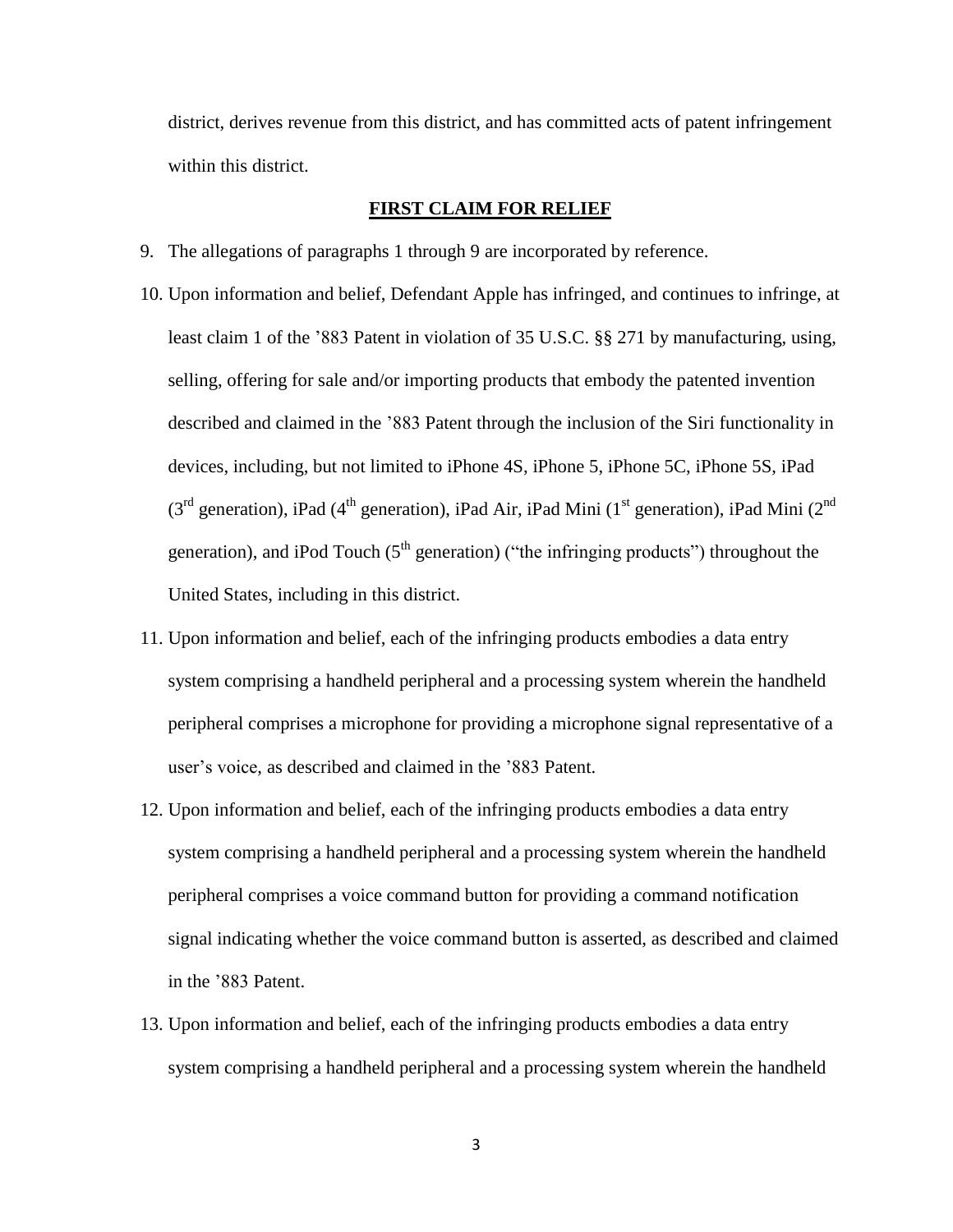peripheral comprises a voice data button for providing a data notification signal indicating whether the voice data button is asserted, as described and claimed in the '883 Patent.

- 14. Upon information and belief, each of the infringing products embodies a data entry system comprising a handheld peripheral and a processing system wherein the handheld peripheral comprises a cursor position transducer for providing a cursor signal representative of a desired cursor position on a display screen of a processing system, as described and claimed in the '883 Patent.
- 15. Upon information and belief, each of the infringing products embodies a data entry system comprising a handheld peripheral and a processing system wherein the handheld peripheral comprises a coupling mechanism for providing a microphone signal, a command notification signal, a data notification signal, and a cursor signal to a processing system, as described and claimed in the '883 Patent.
- 16. Upon information and belief, each of the infringing products embodies a data entry system comprising a handheld peripheral and a processing system wherein the processing system comprises a display screen, as described and claimed in the '883 Patent.
- 17. Upon information and belief, each of the infringing products embodies a data entry system comprising a handheld peripheral and a processing system wherein the processing system comprises a microphone interpretation mechanism which, in response to command and data notification signals, determines when the microphone signal represents command and when it represents data, as described and claimed in the '883 Patent.

4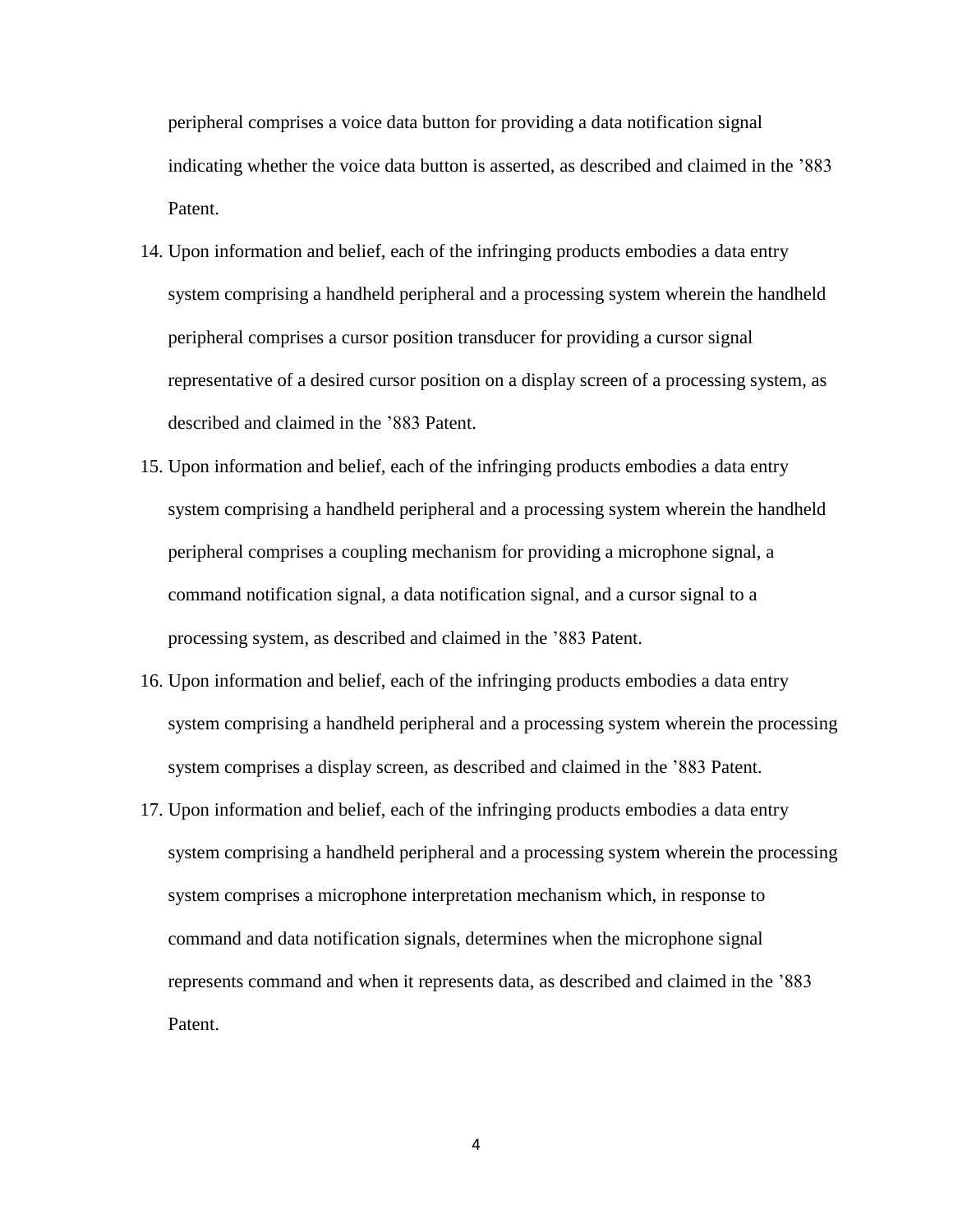18. Voice Domain has been, and continues to be, damaged by Apple's infringement of the '883 Patent.

#### **SECOND CLAIM FOR RELIEF**

- 19. The allegations of paragraphs 1 through 18 are incorporated by reference.
- 20. Apple obtained actual notice of its infringement of the '883 Patent on or about January 11, 2013.
- 21. Apple's conduct constitutes willful infringement, as Apple has acted despite an objectively high likelihood that its actions constituted infringement of the '883 Patent, and Apple knew or should have known that its actions held an unjustifiably high risk of infringement of the '883 Patent.
- 22. Apple's conduct warrants an award of enhanced damages pursuant to 35 U.S.C. § 284 and establishes that this is an exceptional case justifying an award of attorney fees pursuant to 35 U.S.C. § 285.

#### **PRAYER FOR RELIEF**

WHEREFORE, Voice Domain demands judgment against Apple, including its affiliates, officers, agents, servants, employees, and all persons in active concert or participation with Apple, as follows:

- A. A judgment that Apple has infringed the '883 Patent;
- B. An award to Voice Domain of monetary damages for the infringement of the '883 Patent, together with pre-judgment and post-judgment interest;
- C. A permanent injunction prohibiting Apple from further acts of infringement of the '883 Patent;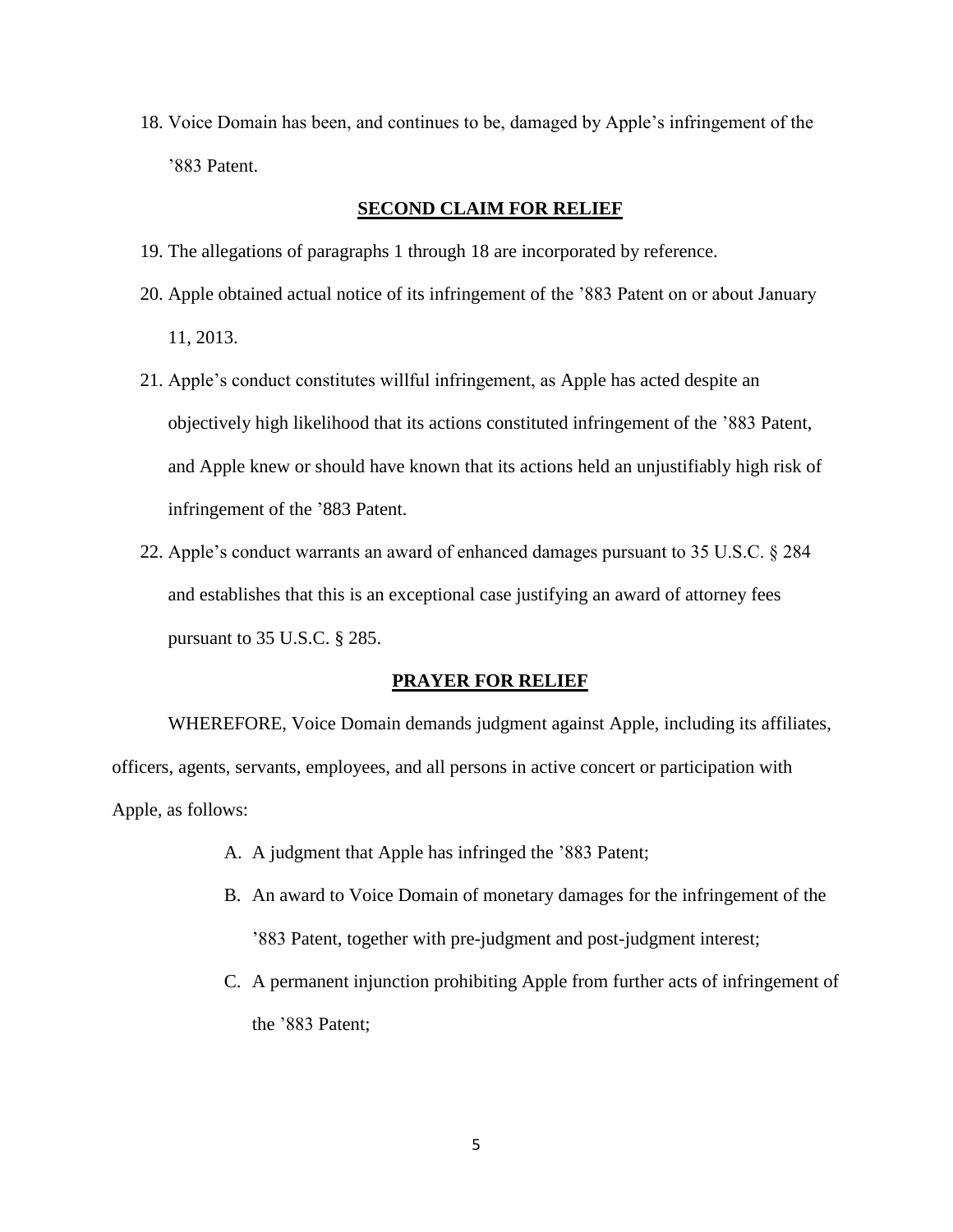- D. An award to Voice Domain of the costs of this action and its reasonable attorneys' fees;
- E. An award of enhanced damages and attorney fees to Voice Domain for Apple's willful infringement of the '883 Patent; and
- F. Any other and further relief as this Court may deem just and proper.

# **DEMAND FOR JURY TRIAL**

Pursuant to Rule 38(b) of the Federal Rules of Civil Procedure, Voice Domain demands a trial by jury.